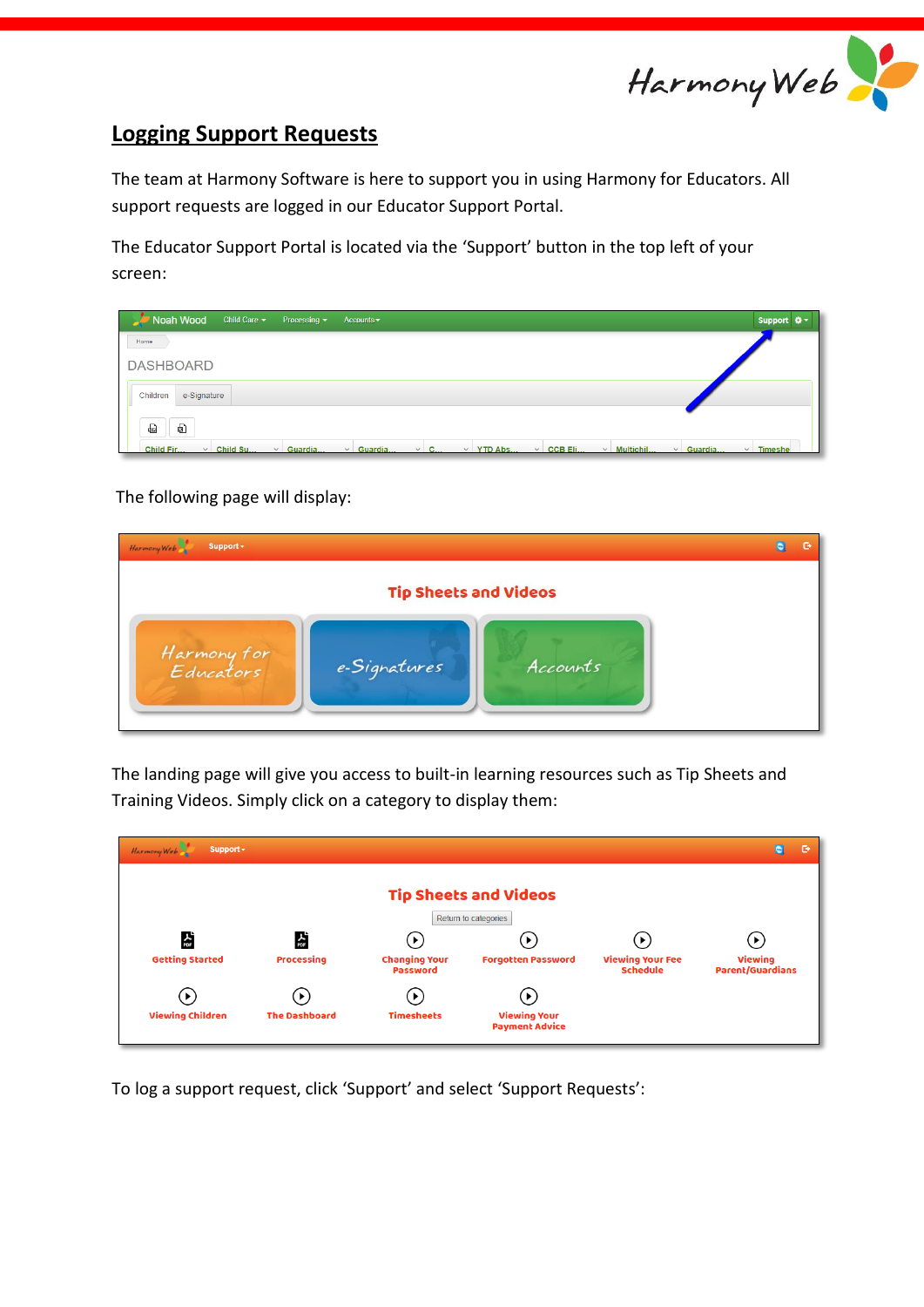

| Harmony Web | Support -                                        |                              |          | Đ | o |
|-------------|--------------------------------------------------|------------------------------|----------|---|---|
|             | Support Requests<br><b>Tip Sheets and Videos</b> | <b>Tip Sheets and Videos</b> |          |   |   |
|             | Harmony for<br>Educators                         | e-Signatures                 | Accounts |   |   |

Select 'Lodge Ticket':

| <b>Ticket Details</b><br><b>Tickets</b><br><b>Lodge Ticket</b><br>Please select a ticket<br>State:<br>Body:<br>Subject:<br>$\pmb{\mathrm{v}}$<br>---------<br>Filter<br><b>Subject</b><br><b>State</b><br><b>Created</b> |  |
|--------------------------------------------------------------------------------------------------------------------------------------------------------------------------------------------------------------------------|--|
|                                                                                                                                                                                                                          |  |
|                                                                                                                                                                                                                          |  |
|                                                                                                                                                                                                                          |  |
|                                                                                                                                                                                                                          |  |
| no results                                                                                                                                                                                                               |  |

Give your ticket a subject, and then an explanation of what you need help with. To receive the best possible guidance, please try to give as many details as you can in regards to your query. You are also able to attach an image, if you feel a screenshot will help you to better explain your query.

Once complete, select 'Submit':

|          | ×<br>Submit a ticket                                                                  |
|----------|---------------------------------------------------------------------------------------|
| Subject: | Forgot PIN                                                                            |
| Body:    | Hi.<br>I have forgotten my PIN. How can i generate a new one?<br>Thanks,<br>Noah Wood |
|          | Ø)<br>Submit                                                                          |

The request will then be sent to the Harmony Software Educator Support Team.

Once your request has been responded to, you will receive an email notifying you to check the response via the Support Portal.

You will need to click on the ticket subject to view the response: